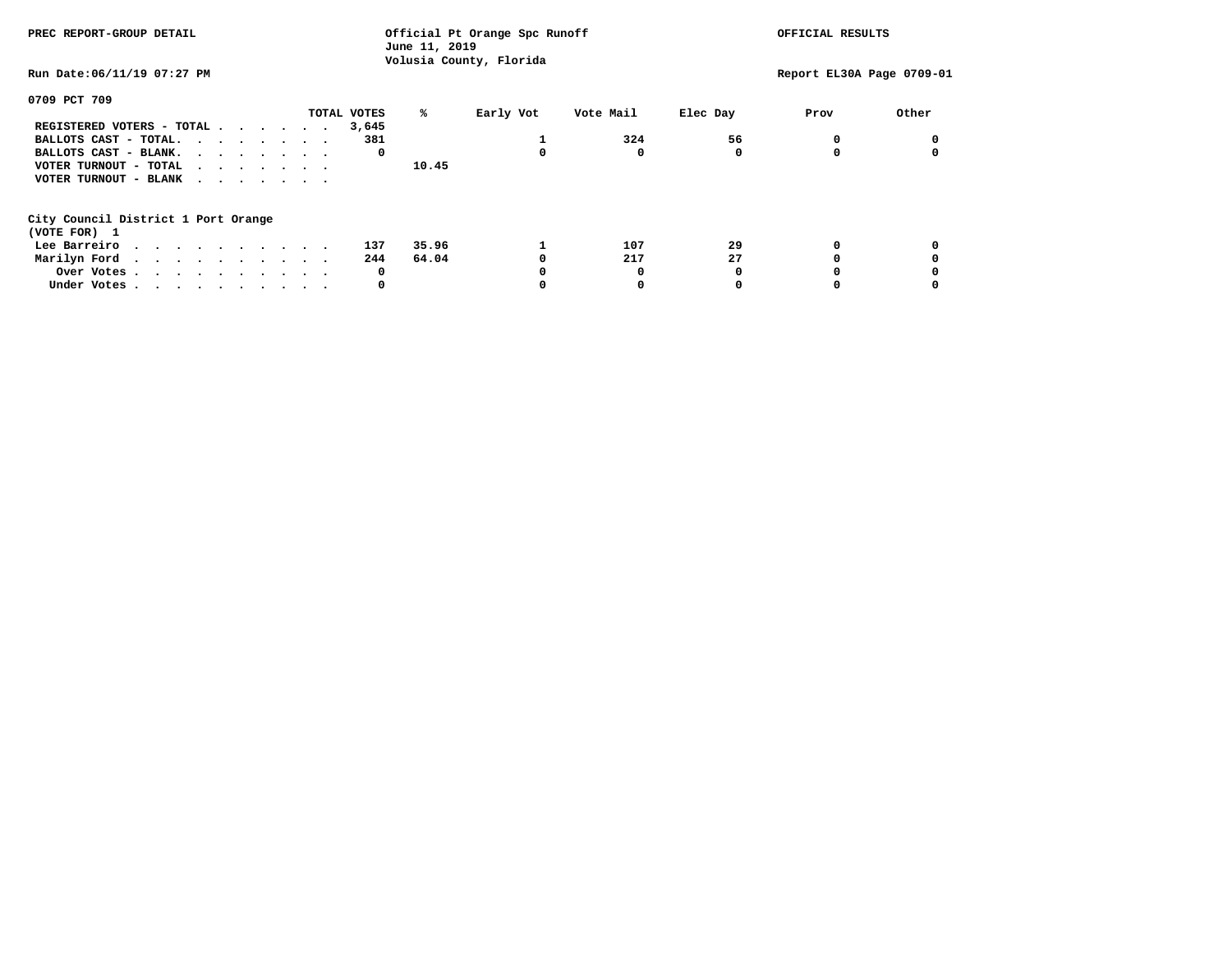| PREC REPORT-GROUP DETAIL                            | Official Pt Orange Spc Runoff<br>June 11, 2019<br>Volusia County, Florida |       |           |           |          | OFFICIAL RESULTS          |       |  |
|-----------------------------------------------------|---------------------------------------------------------------------------|-------|-----------|-----------|----------|---------------------------|-------|--|
| Run Date:06/11/19 07:27 PM                          |                                                                           |       |           |           |          | Report EL30A Page 0711-01 |       |  |
| 0711 PCT 711                                        |                                                                           |       |           |           |          |                           |       |  |
|                                                     | TOTAL VOTES                                                               | ℁     | Early Vot | Vote Mail | Elec Day | Prov                      | Other |  |
| REGISTERED VOTERS - TOTAL                           | 4,377                                                                     |       |           |           |          |                           |       |  |
| BALLOTS CAST - TOTAL.                               | 529                                                                       |       |           | 465       | 63       |                           |       |  |
| BALLOTS CAST - BLANK.                               | 0                                                                         |       |           | 0         |          |                           |       |  |
| VOTER TURNOUT - TOTAL                               |                                                                           | 12.09 |           |           |          |                           |       |  |
| VOTER TURNOUT - BLANK                               |                                                                           |       |           |           |          |                           |       |  |
| City Council District 1 Port Orange<br>(VOTE FOR) 1 |                                                                           |       |           |           |          |                           |       |  |
| Lee Barreiro                                        | 189                                                                       | 35.73 | 0         | 151       | 38       |                           |       |  |
| Marilyn Ford                                        | 340                                                                       | 64.27 |           | 314       | 25       |                           |       |  |
| Over Votes                                          | 0                                                                         |       |           | 0         |          |                           |       |  |
|                                                     | 0                                                                         |       |           |           |          |                           |       |  |
| Under Votes                                         |                                                                           |       |           |           |          |                           |       |  |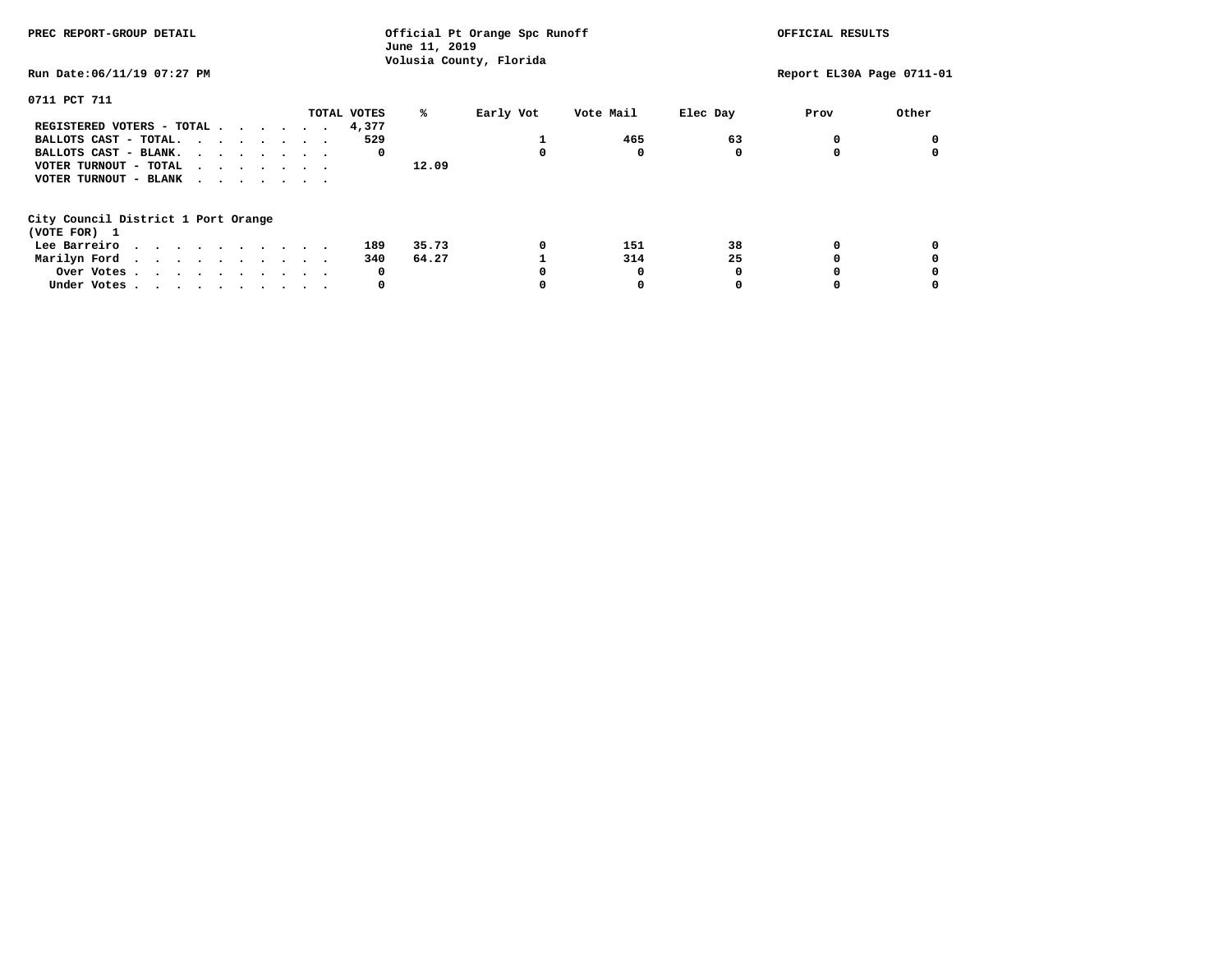| PREC REPORT-GROUP DETAIL                                                                                                                                                                                                                      |             | Official Pt Orange Spc Runoff<br>June 11, 2019 |                         |           |          | OFFICIAL RESULTS          |       |
|-----------------------------------------------------------------------------------------------------------------------------------------------------------------------------------------------------------------------------------------------|-------------|------------------------------------------------|-------------------------|-----------|----------|---------------------------|-------|
| Run Date:06/11/19 07:27 PM                                                                                                                                                                                                                    |             |                                                | Volusia County, Florida |           |          | Report EL30A Page 0712-01 |       |
| 0712 PCT 712                                                                                                                                                                                                                                  |             |                                                |                         |           |          |                           |       |
|                                                                                                                                                                                                                                               | TOTAL VOTES | ℁                                              | Early Vot               | Vote Mail | Elec Day | Prov                      | Other |
| REGISTERED VOTERS - TOTAL                                                                                                                                                                                                                     | 2,253       |                                                |                         |           |          |                           |       |
| BALLOTS CAST - TOTAL.                                                                                                                                                                                                                         | 268         |                                                | 0                       | 232       | 36       |                           |       |
| BALLOTS CAST - BLANK.                                                                                                                                                                                                                         |             | .37<br>1                                       | 0                       |           |          |                           |       |
| VOTER TURNOUT - TOTAL                                                                                                                                                                                                                         |             | 11.90                                          |                         |           |          |                           |       |
| VOTER TURNOUT - BLANK                                                                                                                                                                                                                         |             | .04                                            |                         |           |          |                           |       |
| City Council District 1 Port Orange                                                                                                                                                                                                           |             |                                                |                         |           |          |                           |       |
| (VOTE FOR) 1                                                                                                                                                                                                                                  |             |                                                |                         |           |          |                           |       |
| Lee Barreiro                                                                                                                                                                                                                                  | 112         | 41.95                                          | 0                       | 91        | 21       |                           |       |
| Marilyn Ford<br>. The contract of the contract of the contract of the contract of the contract of the contract of the contract of the contract of the contract of the contract of the contract of the contract of the contract of the contrac | 155         | 58.05                                          |                         | 140       | 15       |                           |       |
| Over Votes                                                                                                                                                                                                                                    |             | 0                                              |                         |           |          |                           |       |
| Under Votes                                                                                                                                                                                                                                   |             |                                                |                         |           |          |                           |       |
|                                                                                                                                                                                                                                               |             |                                                |                         |           |          |                           |       |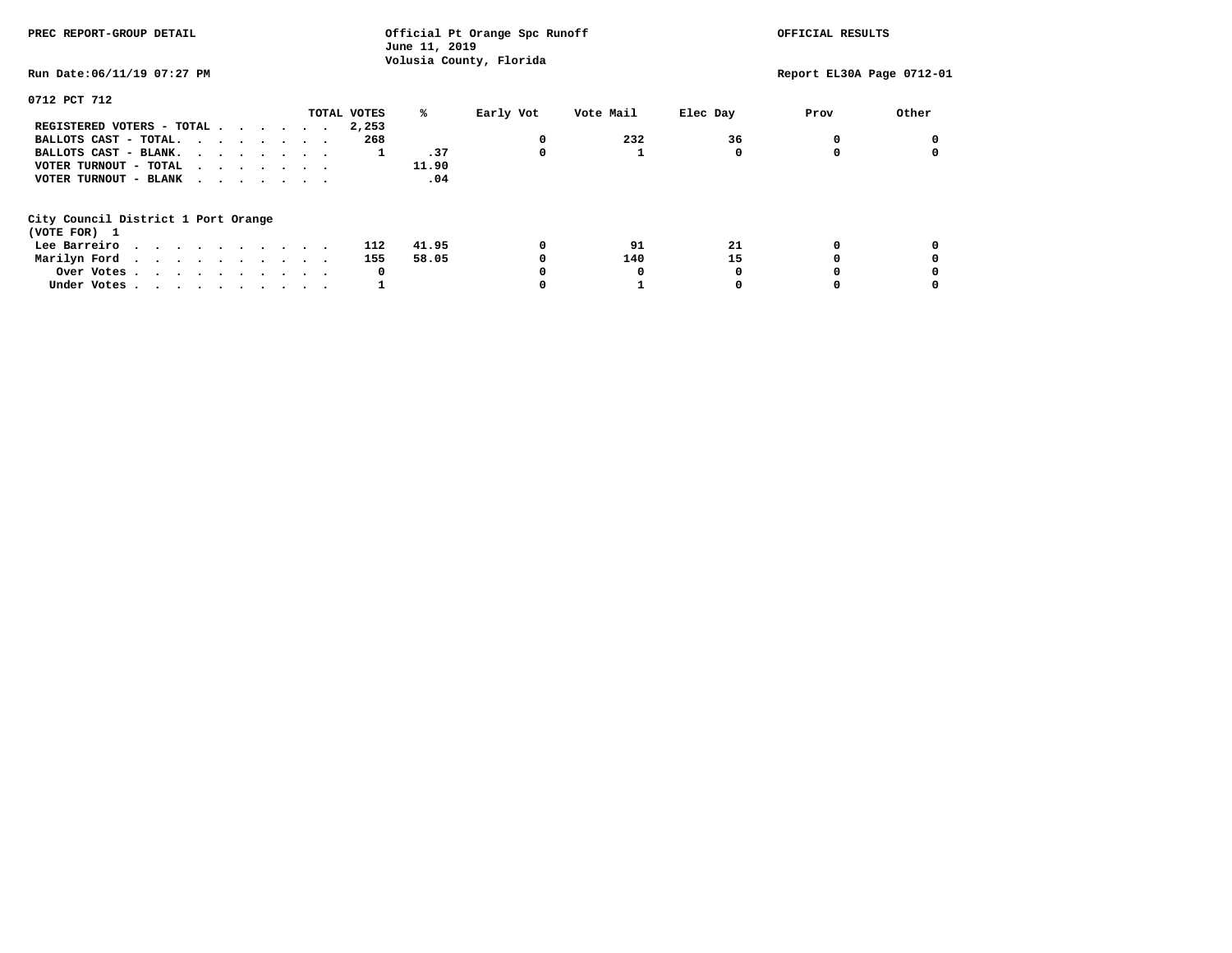| PREC REPORT-GROUP DETAIL                                                                                                                                                                                                                      | June 11, 2019    | Official Pt Orange Spc Runoff |          | OFFICIAL RESULTS          |       |
|-----------------------------------------------------------------------------------------------------------------------------------------------------------------------------------------------------------------------------------------------|------------------|-------------------------------|----------|---------------------------|-------|
| Run Date:06/11/19 07:27 PM                                                                                                                                                                                                                    |                  | Volusia County, Florida       |          | Report EL30A Page 0714-01 |       |
| 0714 PCT 714                                                                                                                                                                                                                                  |                  |                               |          |                           |       |
|                                                                                                                                                                                                                                               | TOTAL VOTES<br>℁ | Early Vot<br>Vote Mail        | Elec Day | Prov                      | Other |
| REGISTERED VOTERS - TOTAL                                                                                                                                                                                                                     | 3,733            |                               |          |                           |       |
| BALLOTS CAST - TOTAL.                                                                                                                                                                                                                         | 490              | 416<br>0                      | 74       |                           |       |
| BALLOTS CAST - BLANK.                                                                                                                                                                                                                         | .20<br>1         | 0                             |          |                           |       |
| VOTER TURNOUT - TOTAL<br>.                                                                                                                                                                                                                    | 13.13            |                               |          |                           |       |
| VOTER TURNOUT - BLANK<br>$\cdot$                                                                                                                                                                                                              | .03              |                               |          |                           |       |
| City Council District 1 Port Orange                                                                                                                                                                                                           |                  |                               |          |                           |       |
| (VOTE FOR) 1                                                                                                                                                                                                                                  |                  |                               |          |                           |       |
| Lee Barreiro<br>. The contract of the contract of the contract of the contract of the contract of the contract of the contract of the contract of the contract of the contract of the contract of the contract of the contract of the contrac | 38.45<br>188     | 0<br>153                      | 35       |                           |       |
| Marilyn Ford                                                                                                                                                                                                                                  | 61.55<br>301     | 262                           | 39       |                           |       |
| Over Votes                                                                                                                                                                                                                                    | 0                | 0                             |          |                           |       |
| Under Votes                                                                                                                                                                                                                                   |                  |                               |          |                           |       |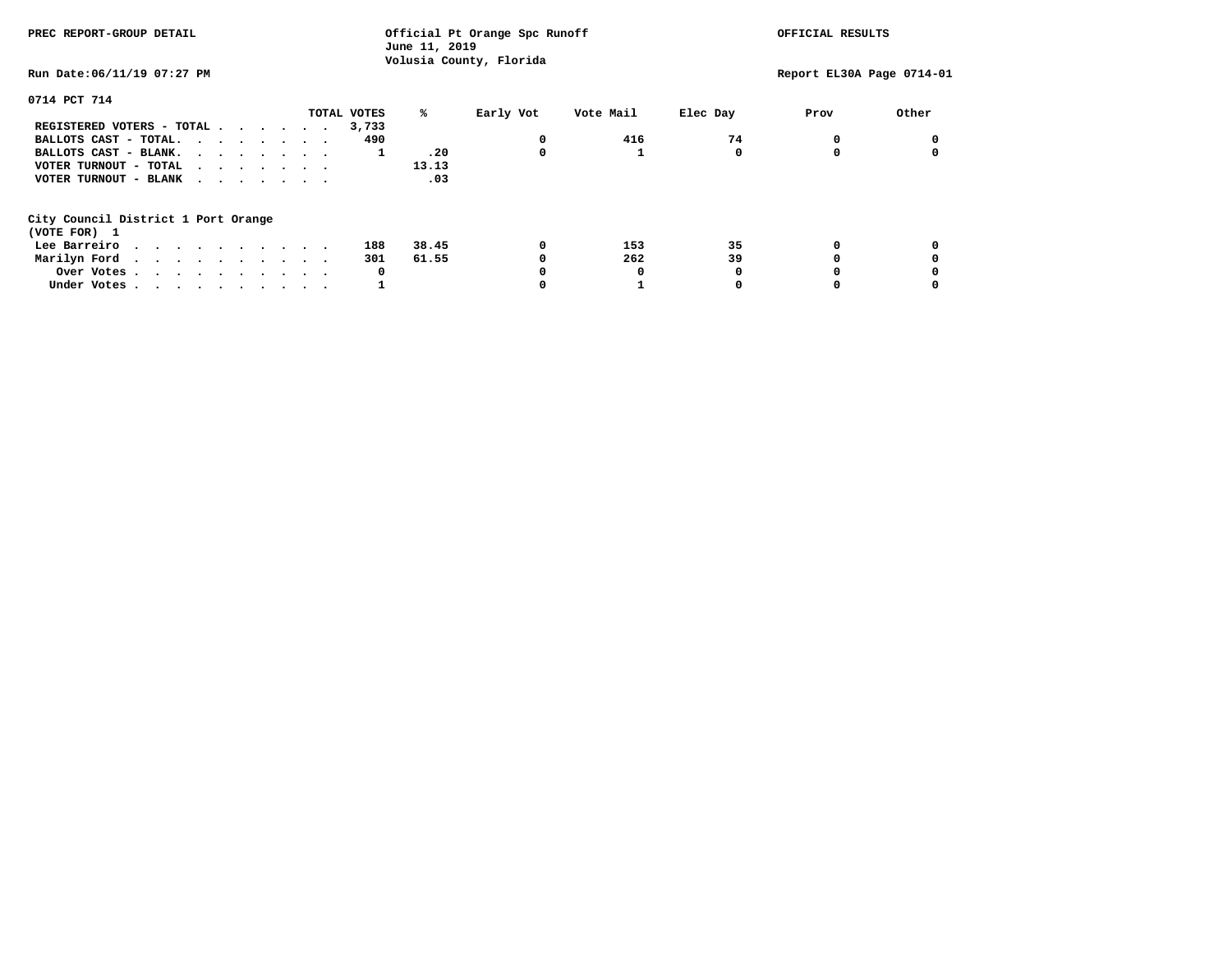| PREC REPORT-GROUP DETAIL                                    | Official Pt Orange Spc Runoff<br>June 11, 2019<br>Volusia County, Florida |       |           |           |          | OFFICIAL RESULTS          |       |  |
|-------------------------------------------------------------|---------------------------------------------------------------------------|-------|-----------|-----------|----------|---------------------------|-------|--|
| Run Date:06/11/19 07:27 PM                                  |                                                                           |       |           |           |          | Report EL30A Page 0717-01 |       |  |
| 0717 PCT 717                                                |                                                                           |       |           |           |          |                           |       |  |
|                                                             | TOTAL VOTES                                                               | ℁     | Early Vot | Vote Mail | Elec Day | Prov                      | Other |  |
| REGISTERED VOTERS - TOTAL                                   | 2,074                                                                     |       |           |           |          |                           |       |  |
| BALLOTS CAST - TOTAL.                                       | 225                                                                       |       | 0         | 192       | 33       |                           |       |  |
| BALLOTS CAST - BLANK.                                       | 0                                                                         |       | 0         | 0         |          |                           |       |  |
| VOTER TURNOUT - TOTAL $\cdot \cdot \cdot \cdot \cdot \cdot$ |                                                                           | 10.85 |           |           |          |                           |       |  |
| VOTER TURNOUT - BLANK                                       |                                                                           |       |           |           |          |                           |       |  |
| City Council District 1 Port Orange<br>(VOTE FOR) 1         |                                                                           |       |           |           |          |                           |       |  |
| Lee Barreiro                                                | 86                                                                        | 38.22 | 0         | 69        | 17       |                           |       |  |
| Marilyn Ford                                                | 139                                                                       | 61.78 |           | 123       | 16       |                           |       |  |
| Over Votes                                                  | 0                                                                         |       |           | O         |          |                           |       |  |
| Under Votes                                                 | 0                                                                         |       |           |           |          |                           |       |  |
|                                                             |                                                                           |       |           |           |          |                           |       |  |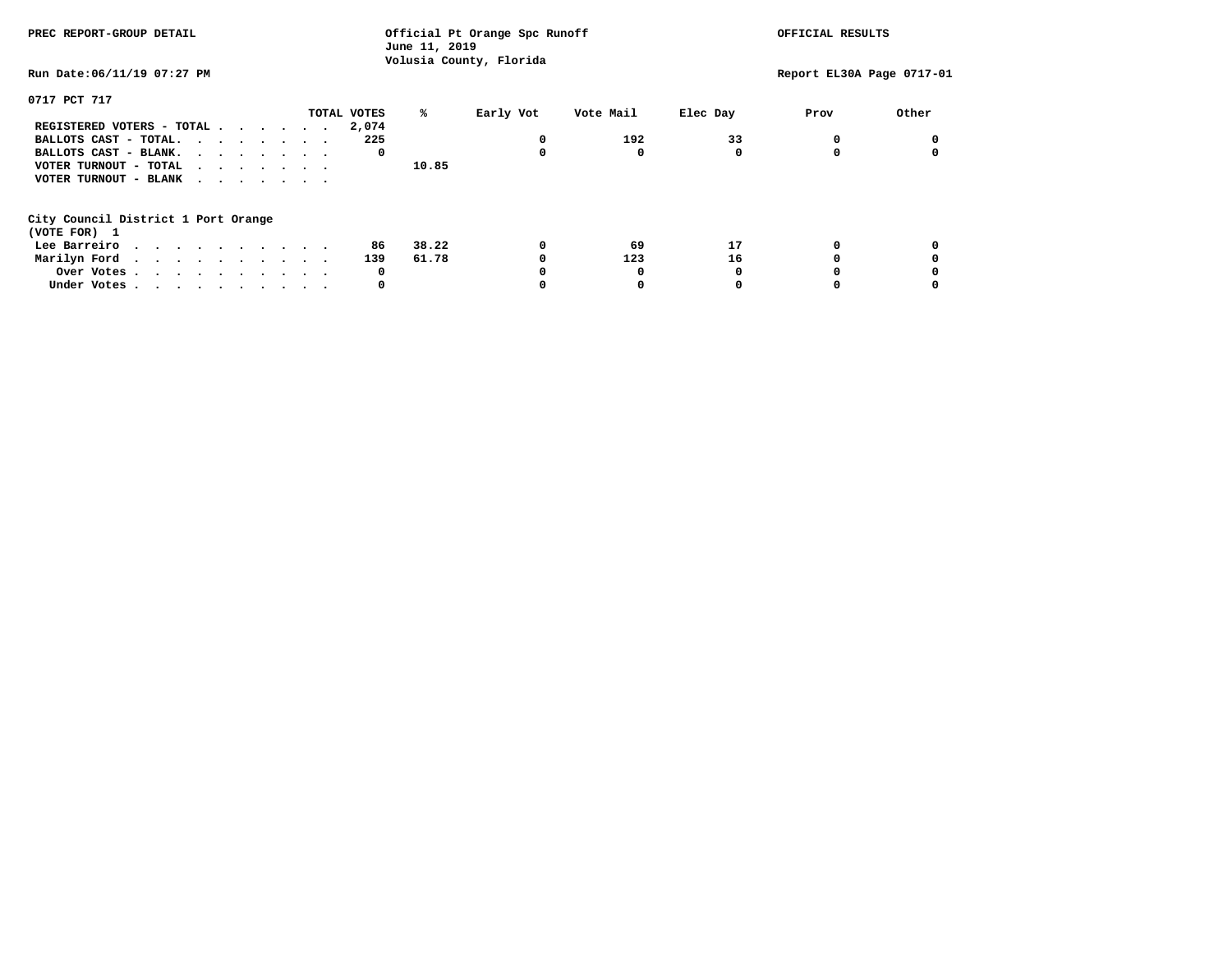| PREC REPORT-GROUP DETAIL                                                                                                                                                                                                                      | June 11, 2019    | Official Pt Orange Spc Runoff |          | OFFICIAL RESULTS |                           |
|-----------------------------------------------------------------------------------------------------------------------------------------------------------------------------------------------------------------------------------------------|------------------|-------------------------------|----------|------------------|---------------------------|
| Run Date:06/11/19 07:27 PM                                                                                                                                                                                                                    |                  | Volusia County, Florida       |          |                  | Report EL30A Page 0718-01 |
| 0718 PCT 718                                                                                                                                                                                                                                  |                  |                               |          |                  |                           |
|                                                                                                                                                                                                                                               | TOTAL VOTES<br>℁ | Early Vot<br>Vote Mail        | Elec Day | Prov             | Other                     |
| REGISTERED VOTERS - TOTAL                                                                                                                                                                                                                     | 3,841            |                               |          |                  |                           |
| BALLOTS CAST - TOTAL.                                                                                                                                                                                                                         | 548              | 471<br>0                      | 77       |                  |                           |
| BALLOTS CAST - BLANK.                                                                                                                                                                                                                         | .18<br>1         | 0                             |          |                  |                           |
| VOTER TURNOUT - TOTAL<br>.                                                                                                                                                                                                                    | 14.27            |                               |          |                  |                           |
| VOTER TURNOUT - BLANK<br>$\cdot$                                                                                                                                                                                                              | .03              |                               |          |                  |                           |
| City Council District 1 Port Orange                                                                                                                                                                                                           |                  |                               |          |                  |                           |
| (VOTE FOR) 1                                                                                                                                                                                                                                  |                  |                               |          |                  |                           |
| Lee Barreiro<br>. The contract of the contract of the contract of the contract of the contract of the contract of the contract of the contract of the contract of the contract of the contract of the contract of the contract of the contrac | 34.19<br>187     | 0<br>156                      | 31       |                  |                           |
| Marilyn Ford                                                                                                                                                                                                                                  | 65.81<br>360     | 314                           | 46       |                  |                           |
| Over Votes                                                                                                                                                                                                                                    | 0                | 0                             |          |                  |                           |
| Under Votes                                                                                                                                                                                                                                   |                  |                               |          |                  |                           |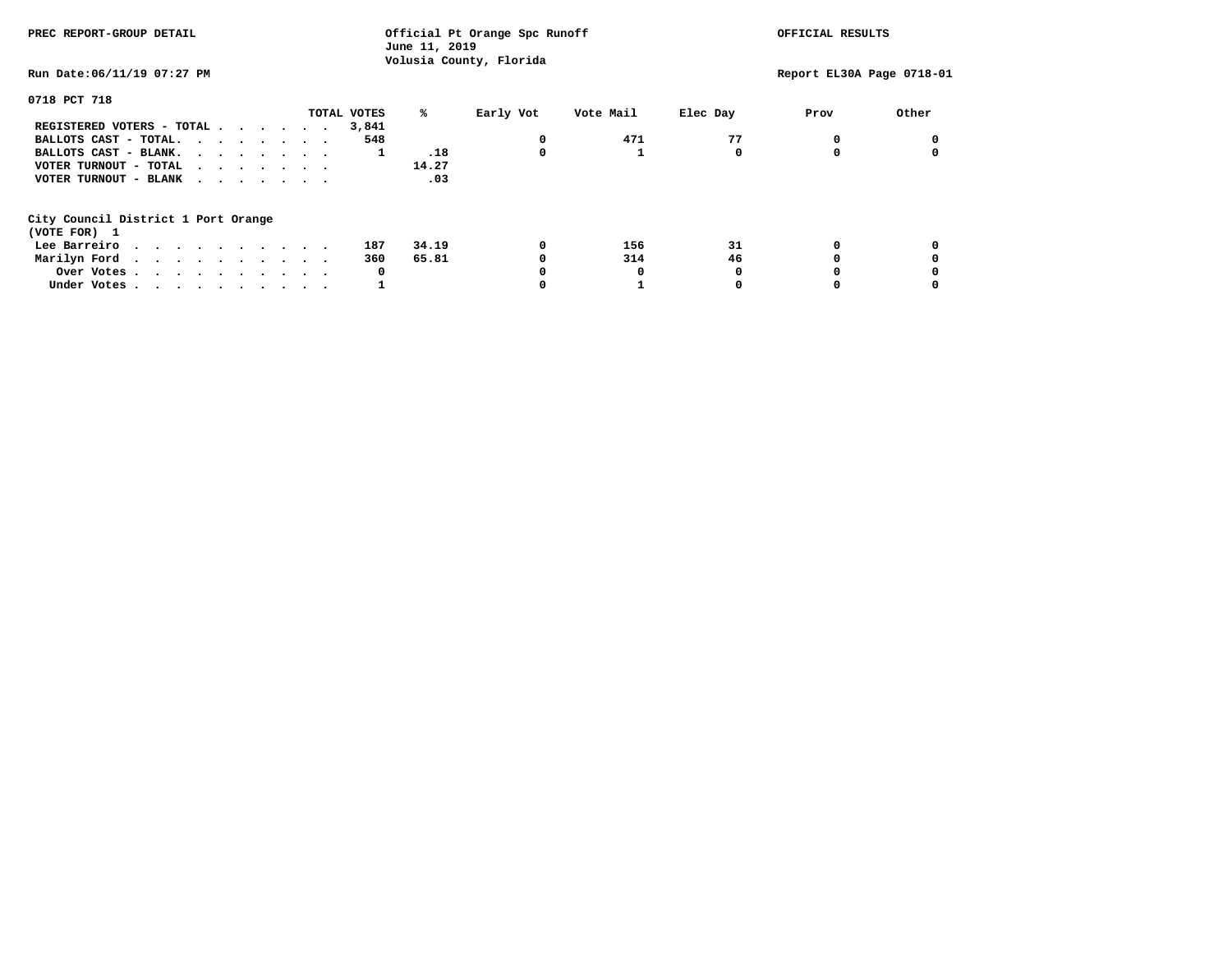| PREC REPORT-GROUP DETAIL                            | Official Pt Orange Spc Runoff<br>June 11, 2019<br>Volusia County, Florida |                |                       |                           |
|-----------------------------------------------------|---------------------------------------------------------------------------|----------------|-----------------------|---------------------------|
| Run Date:06/11/19 07:27 PM                          |                                                                           |                |                       | Report EL30A Page 0719-01 |
| 0719 PCT 719                                        |                                                                           |                |                       |                           |
|                                                     | TOTAL VOTES                                                               | ℁<br>Early Vot | Vote Mail<br>Elec Day | Other<br>Prov             |
| REGISTERED VOTERS - TOTAL                           | 2,180                                                                     |                |                       |                           |
| BALLOTS CAST - TOTAL.                               | 306                                                                       | $\Omega$       | 268<br>38             |                           |
| BALLOTS CAST - BLANK.                               | 0                                                                         | 0              | 0                     |                           |
| VOTER TURNOUT - TOTAL                               |                                                                           | 14.04          |                       |                           |
| VOTER TURNOUT - BLANK                               |                                                                           |                |                       |                           |
| City Council District 1 Port Orange<br>(VOTE FOR) 1 |                                                                           |                |                       |                           |
| Lee Barreiro                                        | 82                                                                        | 26.80<br>0     | 17<br>65              |                           |
|                                                     | 224                                                                       | 73.20          | 21<br>203             |                           |
| Marilyn Ford.                                       |                                                                           |                |                       |                           |
| Over Votes                                          | 0                                                                         |                | O                     |                           |
| Under Votes                                         | 0                                                                         |                |                       |                           |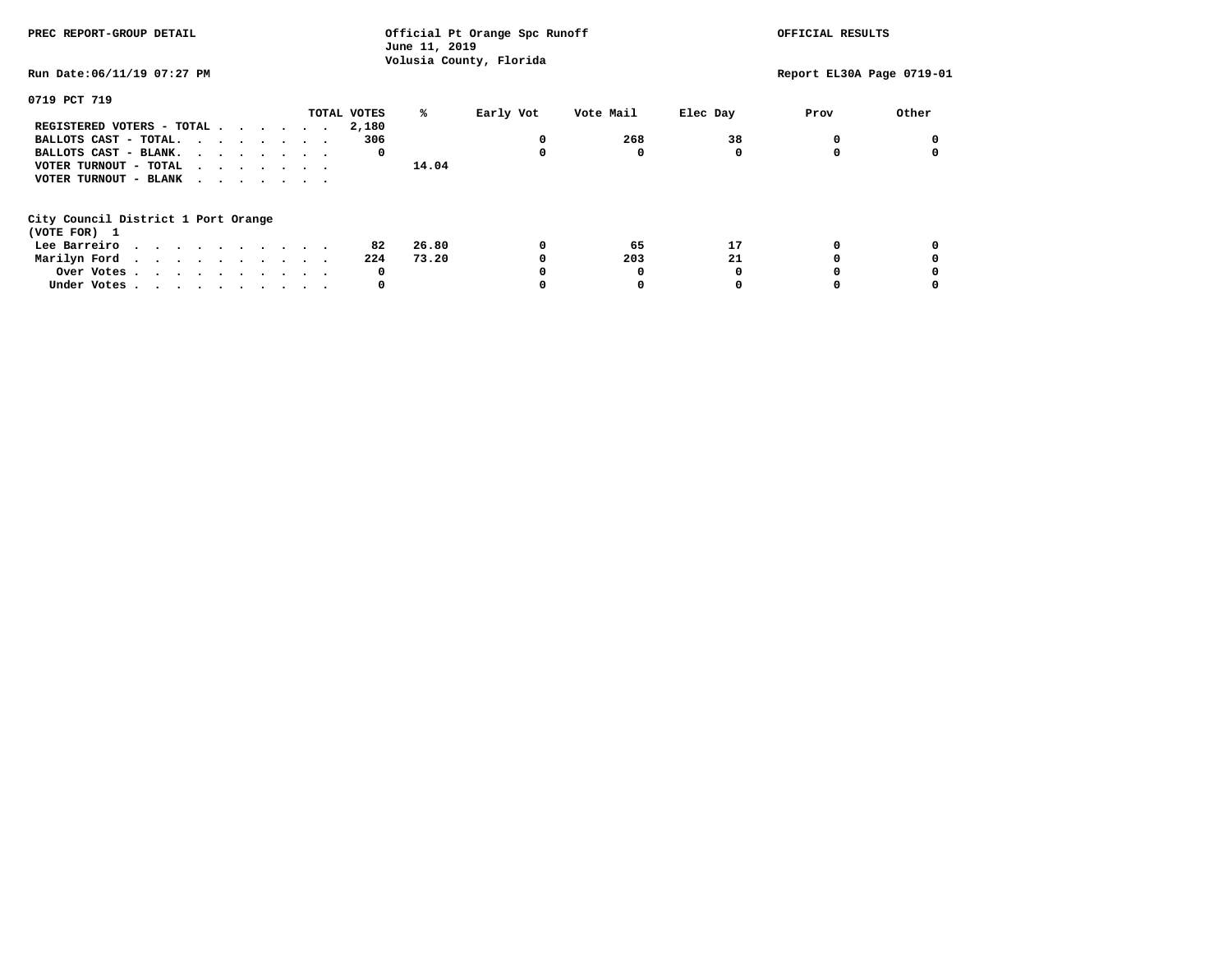| PREC REPORT-GROUP DETAIL            |             | June 11, 2019 | Official Pt Orange Spc Runoff |           |          | OFFICIAL RESULTS          |       |
|-------------------------------------|-------------|---------------|-------------------------------|-----------|----------|---------------------------|-------|
| Run Date: 06/11/19 07:27 PM         |             |               | Volusia County, Florida       |           |          | Report EL30A Page 0720-01 |       |
| 0720 PCT 720                        |             |               |                               |           |          |                           |       |
|                                     | TOTAL VOTES | ℁             | Early Vot                     | Vote Mail | Elec Day | Prov                      | Other |
| REGISTERED VOTERS - TOTAL           | 972         |               |                               |           |          |                           |       |
| BALLOTS CAST - TOTAL.               | 123         |               |                               | 99        | 24       | 0                         |       |
| BALLOTS CAST - BLANK.               | 0           |               | 0                             | $\Omega$  | 0        | $\Omega$                  |       |
| VOTER TURNOUT - TOTAL<br>$\cdots$   |             | 12.65         |                               |           |          |                           |       |
| VOTER TURNOUT - BLANK               |             |               |                               |           |          |                           |       |
| City Council District 1 Port Orange |             |               |                               |           |          |                           |       |
| (VOTE FOR) 1                        |             |               |                               |           |          |                           |       |
| Lee Barreiro                        | 53          | 43.09         | 0                             | 40        | 13       | 0                         |       |
| Marilyn Ford.                       | 70          | 56.91         | 0                             | 59        | 11       | 0                         |       |
| Over Votes.                         | 0           |               | 0                             | 0         | $\Omega$ | 0                         |       |
| Under Votes                         | 0           |               | 0                             | 0         | $\Omega$ | 0                         |       |
|                                     |             |               |                               |           |          |                           |       |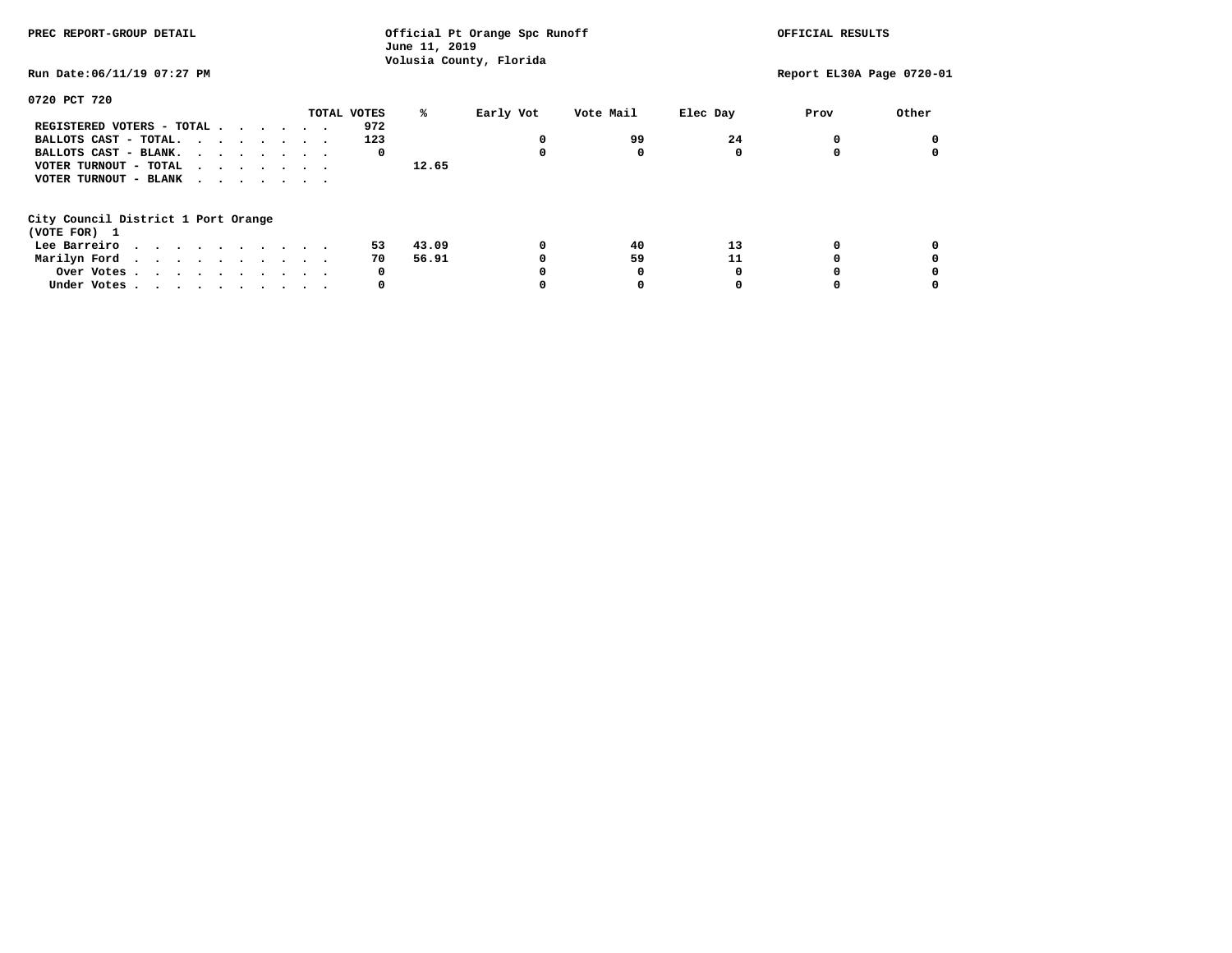| PREC REPORT-GROUP DETAIL                                                                                                       |             | Official Pt Orange Spc Runoff<br>June 11, 2019 |           |          | OFFICIAL RESULTS          |       |
|--------------------------------------------------------------------------------------------------------------------------------|-------------|------------------------------------------------|-----------|----------|---------------------------|-------|
| Run Date: 06/11/19 07:27 PM                                                                                                    |             | Volusia County, Florida                        |           |          | Report EL30A Page 0722-01 |       |
| 0722 PCT 722                                                                                                                   |             |                                                |           |          |                           |       |
|                                                                                                                                | TOTAL VOTES | %ะ<br>Early Vot                                | Vote Mail | Elec Day | Prov                      | Other |
| REGISTERED VOTERS - TOTAL                                                                                                      | 2,819       |                                                |           |          |                           |       |
| BALLOTS CAST - TOTAL.                                                                                                          | 321         |                                                | 282       | 39       | $^{\circ}$                |       |
| BALLOTS CAST - BLANK.                                                                                                          |             | .31<br>1                                       | 0         | 0        | 0                         |       |
| VOTER TURNOUT - TOTAL<br>.                                                                                                     |             | 11.39                                          |           |          |                           |       |
| VOTER TURNOUT - BLANK<br>.                                                                                                     |             | .04                                            |           |          |                           |       |
| City Council District 1 Port Orange                                                                                            |             |                                                |           |          |                           |       |
| (VOTE FOR) 1                                                                                                                   |             |                                                |           |          |                           |       |
| Lee Barreiro<br>. The contract of the contract of the contract of the contract of the contract of the contract of the $\alpha$ | 117         | 36.56                                          | 0<br>94   | 23       | 0                         |       |
| Marilyn Ford                                                                                                                   | 203         | 63.44                                          | 0<br>187  | 16       | 0                         |       |
| Over Votes.                                                                                                                    |             | 0                                              | 0<br>0    | $\Omega$ | 0                         |       |
| Under Votes                                                                                                                    |             |                                                | 0         | 0        | 0                         |       |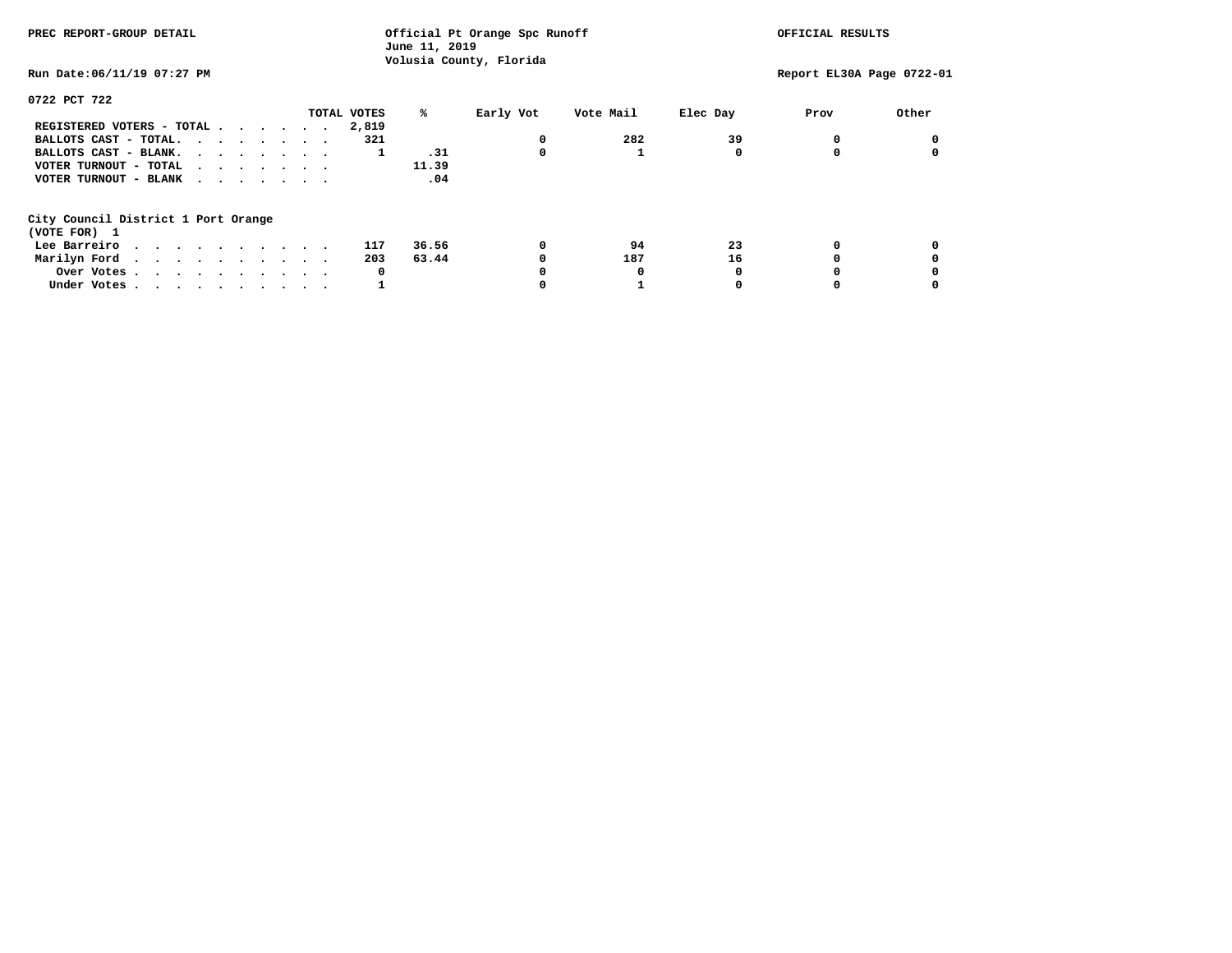| PREC REPORT-GROUP DETAIL                            | Official Pt Orange Spc Runoff<br>June 11, 2019<br>Volusia County, Florida |       |           |           |          | OFFICIAL RESULTS          |       |  |
|-----------------------------------------------------|---------------------------------------------------------------------------|-------|-----------|-----------|----------|---------------------------|-------|--|
| Run Date:06/11/19 07:27 PM                          |                                                                           |       |           |           |          | Report EL30A Page 0725-01 |       |  |
| 0725 PCT 725                                        |                                                                           |       |           |           |          |                           |       |  |
|                                                     | TOTAL VOTES                                                               | ℁     | Early Vot | Vote Mail | Elec Day | Prov                      | Other |  |
| REGISTERED VOTERS - TOTAL                           | 2,250                                                                     |       |           |           |          |                           |       |  |
| BALLOTS CAST - TOTAL.                               | 388                                                                       |       | 0         | 346       | 42       |                           |       |  |
| BALLOTS CAST - BLANK.                               | 0                                                                         |       | 0         | 0         |          |                           |       |  |
| VOTER TURNOUT - TOTAL                               |                                                                           | 17.24 |           |           |          |                           |       |  |
| VOTER TURNOUT - BLANK                               |                                                                           |       |           |           |          |                           |       |  |
| City Council District 1 Port Orange<br>(VOTE FOR) 1 |                                                                           |       |           |           |          |                           |       |  |
| Lee Barreiro                                        | 125                                                                       | 32.22 | 0         | 111       | 14       |                           |       |  |
| Marilyn Ford                                        | 263                                                                       | 67.78 |           | 235       | 28       |                           |       |  |
|                                                     | 0                                                                         |       |           |           |          |                           |       |  |
| Over Votes                                          | 0                                                                         |       |           |           |          |                           |       |  |
| Under Votes                                         |                                                                           |       |           |           |          |                           |       |  |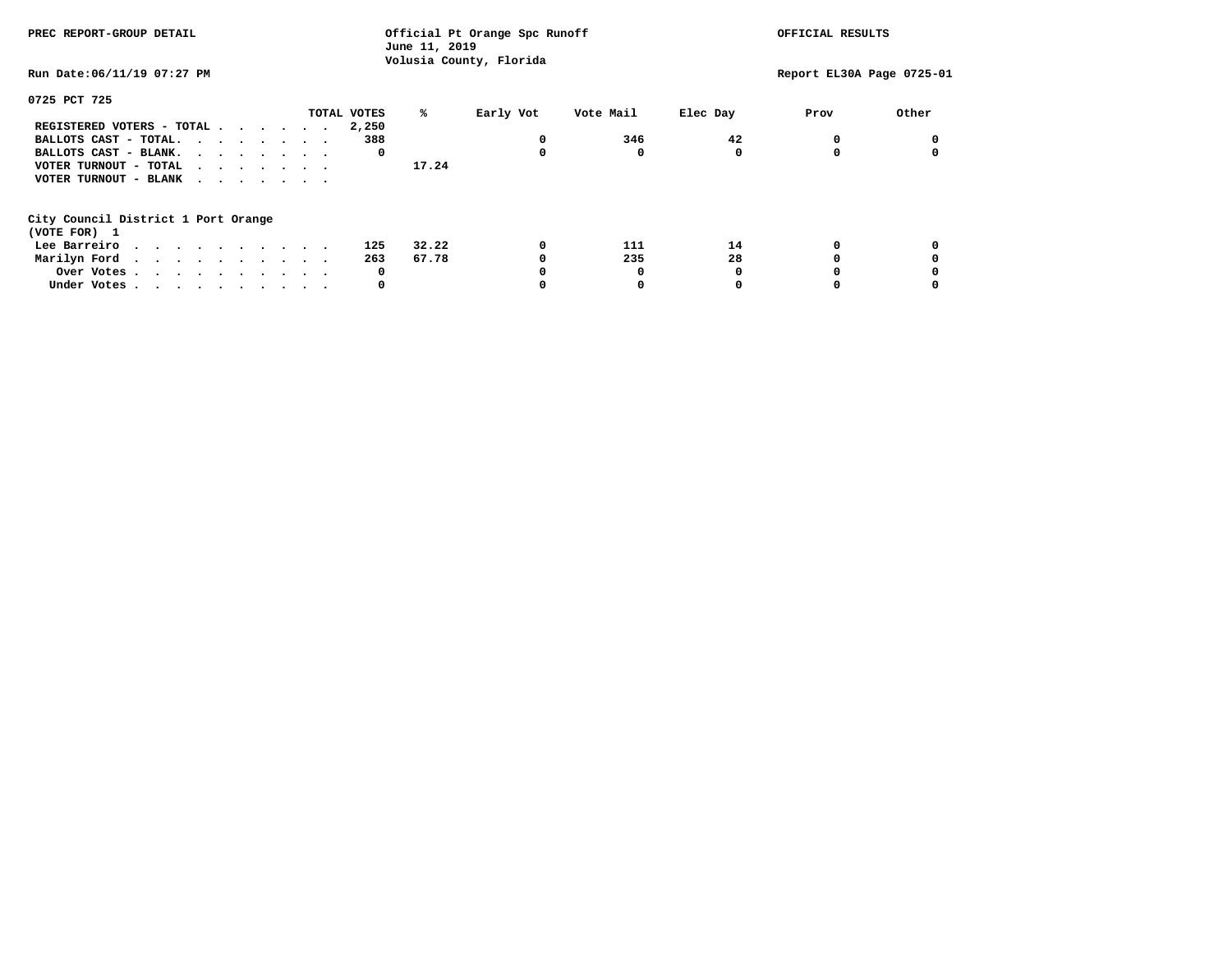| PREC REPORT-GROUP DETAIL                                                  | June 11, 2019    | Official Pt Orange Spc Runoff |          | OFFICIAL RESULTS          |       |
|---------------------------------------------------------------------------|------------------|-------------------------------|----------|---------------------------|-------|
| Run Date:06/11/19 07:27 PM                                                |                  | Volusia County, Florida       |          | Report EL30A Page 0728-01 |       |
| 0728 PCT 728                                                              |                  |                               |          |                           |       |
|                                                                           | TOTAL VOTES<br>℁ | Early Vot<br>Vote Mail        | Elec Day | Prov                      | Other |
| REGISTERED VOTERS - TOTAL $\cdot$ $\cdot$ $\cdot$ $\cdot$ $\cdot$ $\cdot$ | 4,071            |                               |          |                           |       |
| BALLOTS CAST - TOTAL.                                                     | 637              | 513<br>0                      | 124      |                           |       |
| BALLOTS CAST - BLANK.                                                     | .16<br>1         | 0                             |          |                           |       |
| VOTER TURNOUT - TOTAL<br>$\cdots$                                         | 15.65            |                               |          |                           |       |
| VOTER TURNOUT - BLANK                                                     | .02              |                               |          |                           |       |
| City Council District 1 Port Orange                                       |                  |                               |          |                           |       |
| (VOTE FOR) 1                                                              |                  |                               |          |                           |       |
| Lee Barreiro                                                              | 32.70<br>208     | 165<br>0                      | 43       |                           |       |
| Marilyn Ford                                                              | 428<br>67.30     | 347                           | 81       |                           |       |
| Over Votes.                                                               | 0                | 0                             |          |                           |       |
| Under Votes                                                               |                  |                               |          |                           |       |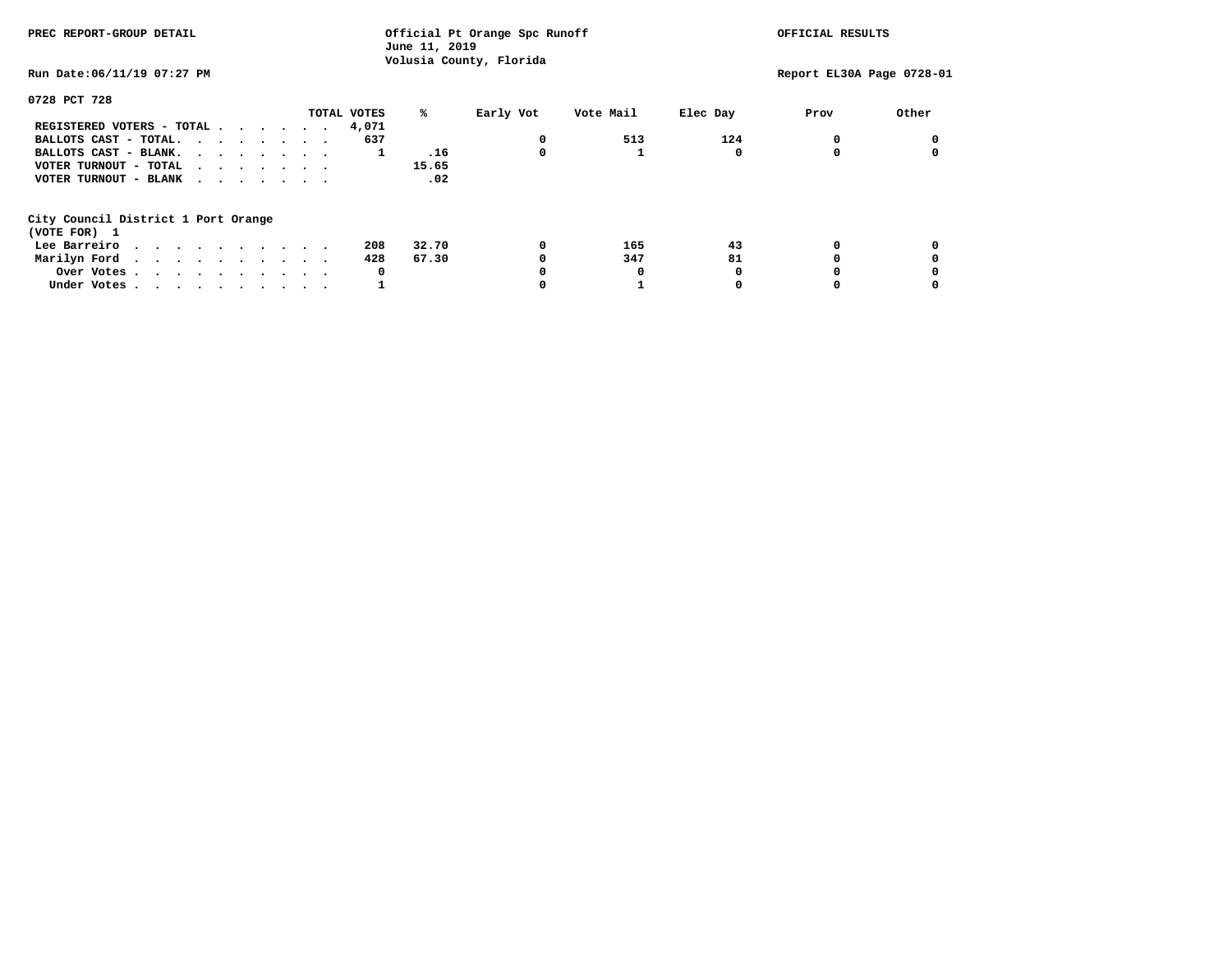| PREC REPORT-GROUP DETAIL                            | Official Pt Orange Spc Runoff<br>June 11, 2019<br>Volusia County, Florida |       |           |           | OFFICIAL RESULTS |                           |       |
|-----------------------------------------------------|---------------------------------------------------------------------------|-------|-----------|-----------|------------------|---------------------------|-------|
| Run Date:06/11/19 07:27 PM                          |                                                                           |       |           |           |                  | Report EL30A Page 0729-01 |       |
| 0729 PCT 729                                        |                                                                           |       |           |           |                  |                           |       |
|                                                     | TOTAL VOTES                                                               | ℁     | Early Vot | Vote Mail | Elec Day         | Prov                      | Other |
| REGISTERED VOTERS - TOTAL                           | 4,805                                                                     |       |           |           |                  |                           |       |
| BALLOTS CAST - TOTAL.                               | 691                                                                       |       | 0         | 527       | 164              |                           |       |
| BALLOTS CAST - BLANK.                               | 0                                                                         |       | 0         | 0         |                  |                           |       |
| VOTER TURNOUT - TOTAL                               |                                                                           | 14.38 |           |           |                  |                           |       |
| VOTER TURNOUT - BLANK                               |                                                                           |       |           |           |                  |                           |       |
| City Council District 1 Port Orange<br>(VOTE FOR) 1 |                                                                           |       |           |           |                  |                           |       |
| Lee Barreiro                                        | 205                                                                       | 29.67 | 0         | 155       | 50               |                           |       |
| Marilyn Ford                                        | 486                                                                       | 70.33 |           | 372       | 114              |                           |       |
| Over Votes                                          | 0                                                                         |       |           | O         |                  |                           |       |
| Under Votes                                         | 0                                                                         |       |           |           |                  |                           |       |
|                                                     |                                                                           |       |           |           |                  |                           |       |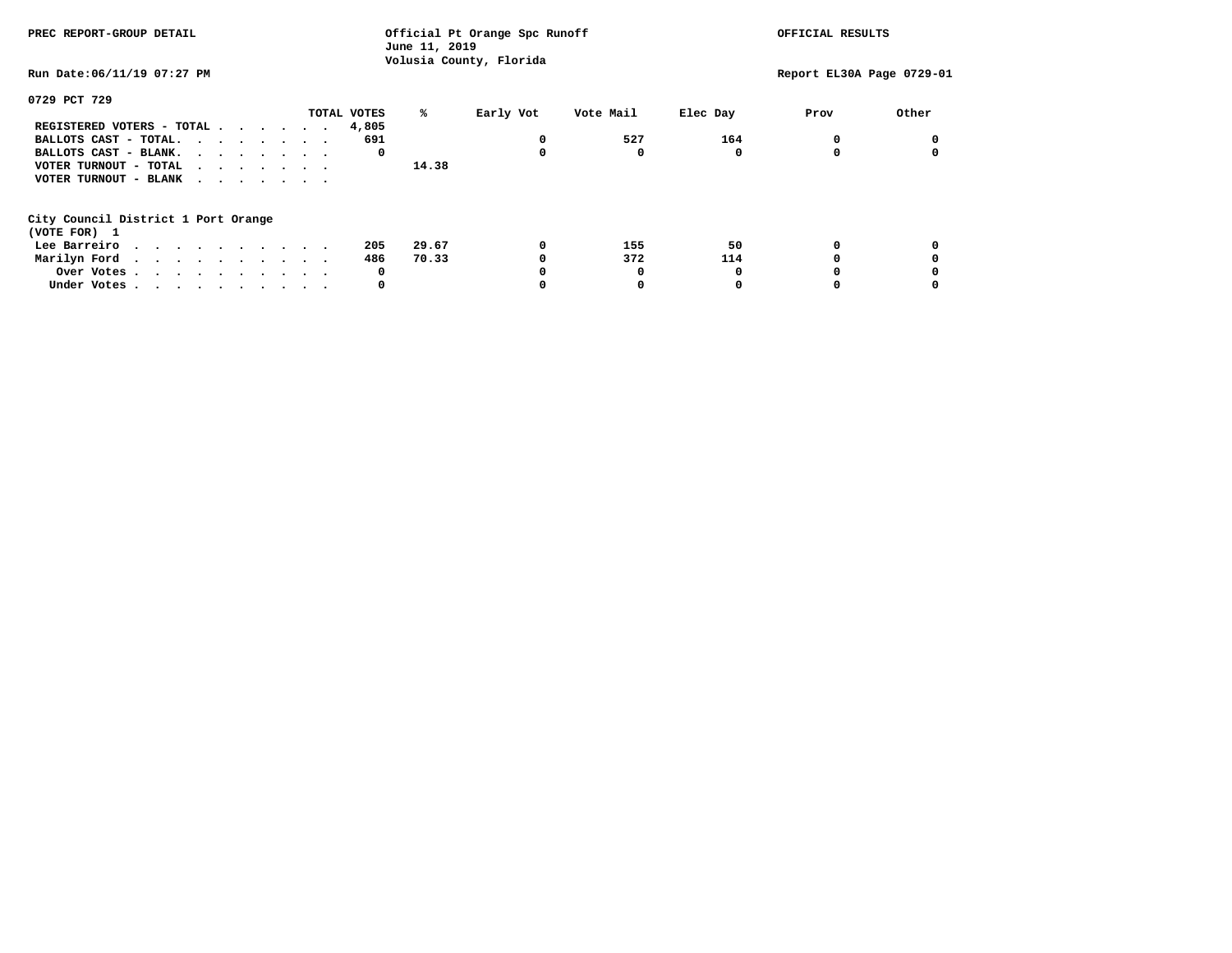| PREC REPORT-GROUP DETAIL                                                                                                                                                                                                                      | Official Pt Orange Spc Runoff<br>June 11, 2019 | OFFICIAL RESULTS        |          |                           |       |
|-----------------------------------------------------------------------------------------------------------------------------------------------------------------------------------------------------------------------------------------------|------------------------------------------------|-------------------------|----------|---------------------------|-------|
| Run Date:06/11/19 07:27 PM                                                                                                                                                                                                                    |                                                | Volusia County, Florida |          | Report EL30A Page 0732-01 |       |
| 0732 PCT 732                                                                                                                                                                                                                                  |                                                |                         |          |                           |       |
|                                                                                                                                                                                                                                               | TOTAL VOTES<br>℁                               | Early Vot<br>Vote Mail  | Elec Day | Prov                      | Other |
| REGISTERED VOTERS - TOTAL                                                                                                                                                                                                                     | 4,689                                          |                         |          |                           |       |
| BALLOTS CAST - TOTAL.                                                                                                                                                                                                                         | 685                                            | 582<br>0                | 103      |                           |       |
| BALLOTS CAST - BLANK.                                                                                                                                                                                                                         | .58<br>4                                       | 0                       |          |                           |       |
| VOTER TURNOUT - TOTAL<br>.                                                                                                                                                                                                                    | 14.61                                          |                         |          |                           |       |
| VOTER TURNOUT - BLANK<br>$\cdot$                                                                                                                                                                                                              | .09                                            |                         |          |                           |       |
| City Council District 1 Port Orange                                                                                                                                                                                                           |                                                |                         |          |                           |       |
| (VOTE FOR) 1                                                                                                                                                                                                                                  |                                                |                         |          |                           |       |
| Lee Barreiro<br>. The contract of the contract of the contract of the contract of the contract of the contract of the contract of the contract of the contract of the contract of the contract of the contract of the contract of the contrac | 30.98<br>211                                   | 0<br>178                | 33       |                           |       |
| Marilyn Ford                                                                                                                                                                                                                                  | 69.02<br>470                                   | 400                     | 70       |                           |       |
| Over Votes                                                                                                                                                                                                                                    | 0                                              | 0                       |          |                           |       |
| Under Votes                                                                                                                                                                                                                                   | 4                                              | 4                       |          |                           |       |